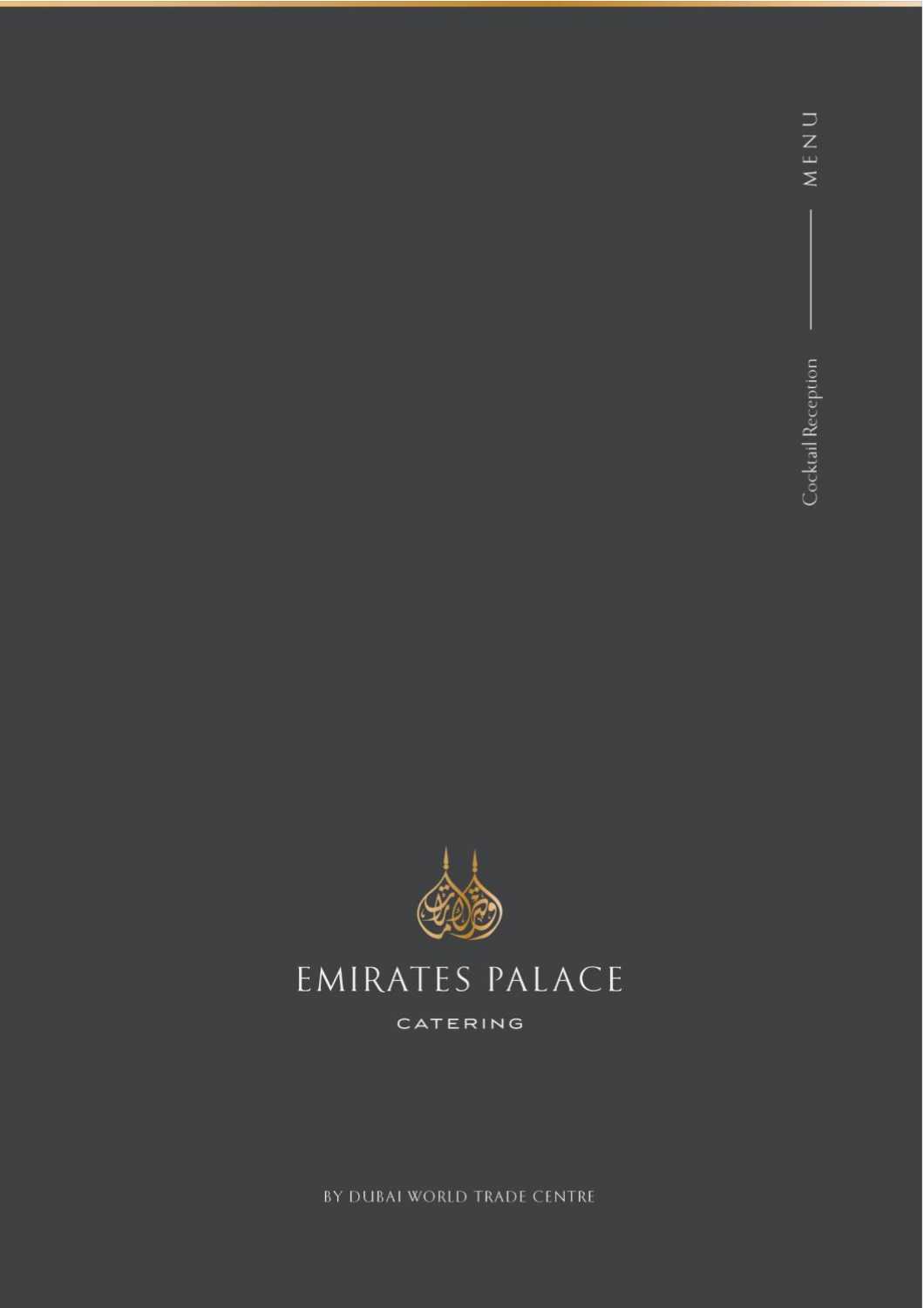# - MENU ITEMS -

### Cold Selection Vegetarian

**CARGE** 

Vegetable Crudités Mascarpone Cheese Stuffed In Organic Green Olives Goat Cheese on Parmesan Shortbreads with Pear Chutney Goat Cheese & Baby Beet Canapé with Balsamic Glaze & Micro Herbs Roasted Asparagus with Wild Rocket Buffalo Mozzarella Cheese with Tomato & Basil Pears & Mushroom Pinwheel with Caramelized Onion Roasted Vegetable Tarts with Persian Feta and Basil Georgian Grilled Eggplant and Walnut Rolls Avocado Tartlets with Capsicum Tomato and Feta Cheese Bruschetta Hummus on Cucumber Tartlets Muhammara Swiss Roll Muhamara Fuccacia Dates stuffed with Chami Pesto Hummus in Cone Beetroot Halloumi Opera Beetroot Moutabal in Tart Cherry Tomato stuffed with Tabouleh Labneh with Olive Paste in Mini Éclair Olive Muffins Vine Leaves on Skewers Dates stuffed with Brie Cheese Falafel topped with Hummus Sauteed Mushroom in Tartlet Tomato & Basil Macaroon Grilled Corn Panna Cotta Mini Potato with Crème Fraiche & Cheese

#### Hot Selection Vegetarian

 $2000$ 

Arancini Risotto Pasta with Parmesan Fondue Sauce Cocktail Spinach and Feta Cheese Burak with Sumac Glazed Mediterranean Vegetable Skewers Vegetable Tempura with Sweet Miso Sauce Jalapeno Poppers with Warm Tomato Salsa Crispy Veg with Sweet Chili Sauce Mini Vegetable Pizza Arancini with Tomato Salsa Leek and Blue Cheese Tartlets Oriental Cheese Sambousek Ravioli with Cheese Sauce Wild Mushroom Bouchee Indian Punjabi Samosa Crispy Mini Spring Rolls Vegetable Tempura Cheese Sambousek Hara Bhara Kebab Spinach Fatayer Sautéed Vegetables in Tart Gratinated Stuffed Baby Potato with Cheese Fatayer stuffed with Olive & Zaatar Kunafa Nest stuffed with Asparagus Mousse Croque Monsieur Grilled Aubergine & Tomato Tartine Spinach & Mushroom Quiche

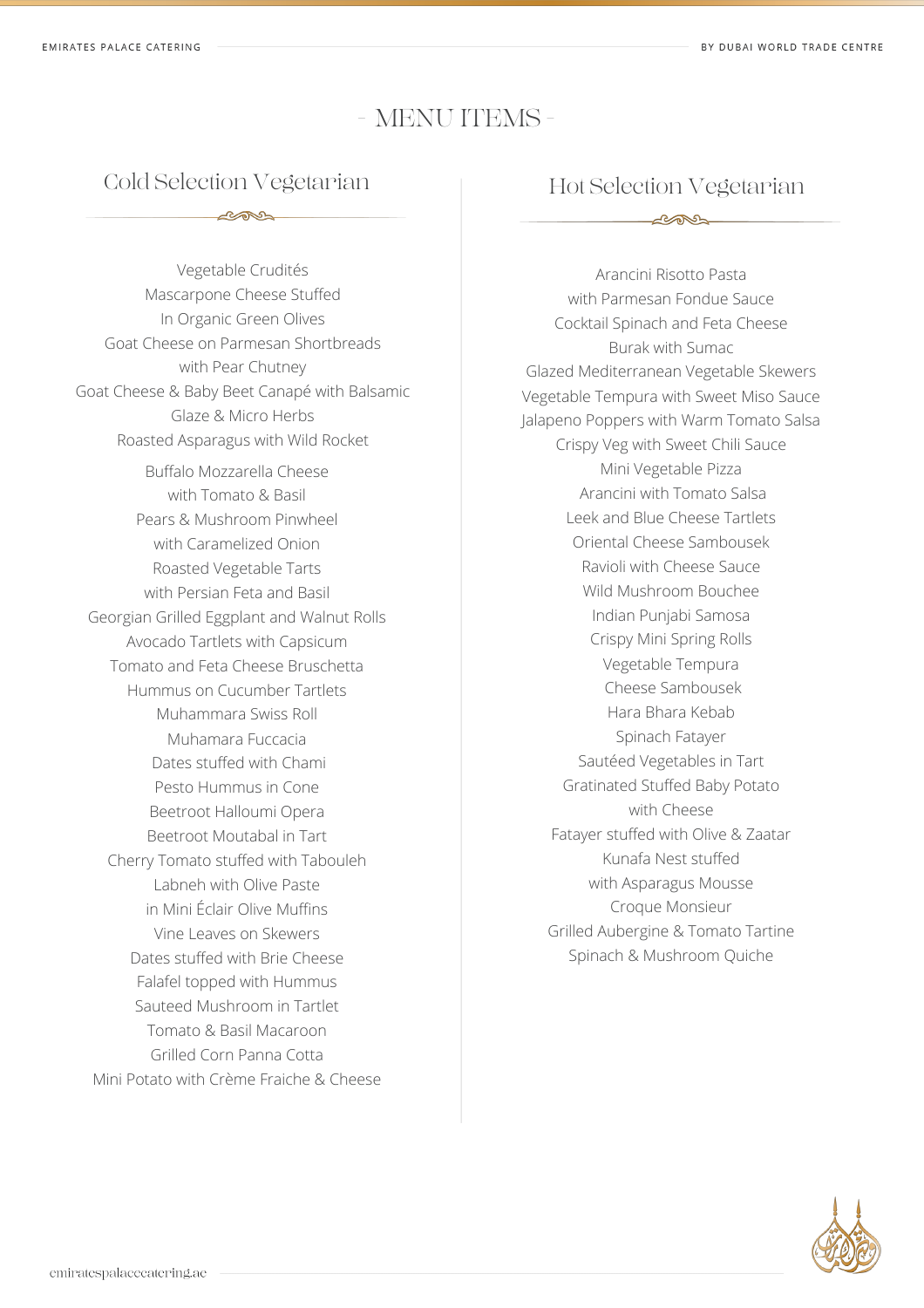## - MENU ITEMS -

### Cold Selection Non-Vegetarian

Home Cured Duck Breast with Artichoke Cocktail Smoked Turkey with Cranberry and Cantaloupe Melon Beef Bresaola with Grissini and Tarragon Mustard Wasabi Shrimps with Avocado on Lemon Bread Seared Tuna with Wasabi Smoked Duck Breast with Mango Chutney Beef Carpaccio with Parmesan on Rye Bread Roast Beef Canapes Lamb Roulade Canapes Crispy Lamb Canapes with Orange Cream Chicken Roulade with Pistachio Spicy Chicken with Avocado Salsa Chicken Mousse in Capsicum Chicken & Corn Canapes Chicken with Mushroom & Creamy Sauce Chicken Roulade with Dates Chicken with Avocado & Capsicum in Cone Basket Asparagus & Prawn Salmon on Toasted Bread with Parsley Confit Shrimps with Herbs Shrimps & Potato Mousse Canapes Marinated Tuna Tartar on Toasted Bread Lobster & Quail Egg Canapes

#### Hot Selection Non-Vegetarian

Corn, Crab and Jalapeno Fritter with Lime and Coriander Salsa Ginger and Lime Salmon Skewer with Chili Coriander Sauce Crisp Coconut Prawns with Mango and Lime Mayonnaise Oriental Lamb Meat Balls with Cumin and Minted Yogurt Steamed Chicken or Shrimp Dumpling with Thai Sweet Chili Dip Chicken or Meat Shawarma Fish Cake, Coriander Chili Sauce Spicy Meat Balls with Cumin and Yogurt Dip Mini Lamb Kibbeh with Yogurt Dip Chicken Satay with Peanut Sauce Fire Grilled Beef Shashlik, Beef Satay with Peanut Sauce Moroccan Chicken Pastilla Mini Oriental Arayes Mini Kebbeh Harris Mini Pumpkin Kebbeh Stuffed Polenta with Preserved Lamb & Paprika Sauce Raost Beef & Caramelized Onion Savory Tartlet, Mushroom & Chicken Canapes Chicken Musakhan Roll Chicken Risotto Filo Pie Chicken with Carrot & Pomegranate Chutney Marinated Chicken Skewers with Avocado Cream Salmon Skewer with Saffron Lobster with Pepper & Coriander Sauce Mini Crab Cake Prawn Cocktail Canapes Tuna Melt Canapes Prawn Celery Mini Bouchee

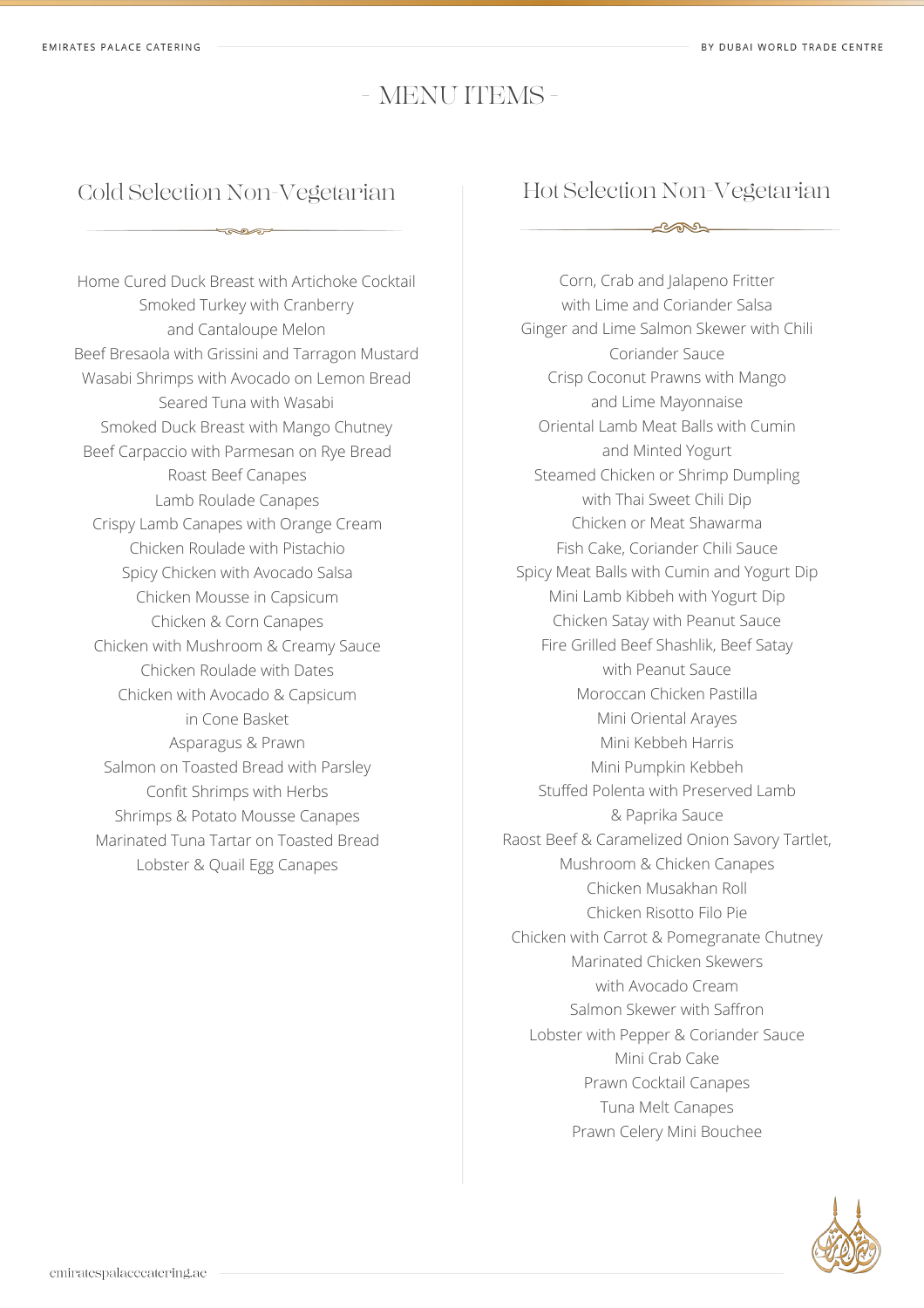### Mini Sandwiches Vegetarian

Mini Falafel Roll Roasted Vegetables with Goat Cheese Grilled Vegetables in Brown Bread Pizza with Capsicum & 2 Types of Cheese Vegetable & Cheese Sandwich with Honey Mustard Dressing Fried Tofu with Vegetables Vegetable Burger

### Mini Sandwiches Non-Vegetarian

**CONS** 

Pesto Chicken Croque Monsieur California Chicken with Avocado BBQ Chicken with Mixed Herbs & Rocket Chicken Mortadella with Olives Chicken Musakhan in Olive Bread Chicken with Honey Mustard Chicken Sauteed with Oyster Sauce & Cheese Club Sandwich BBQ Sausage in Rolled Bread with Mustard & Creamy Sauce Slow Cook Beef Sandwich Bresaola with Rocket Leaves Swiss Steak with Mushrooms Tuna Sandwich Salmon Tricolor Bread Creamy Prawns with Philadelphia Cheese Avocado with Tuna & Creamy Cheese

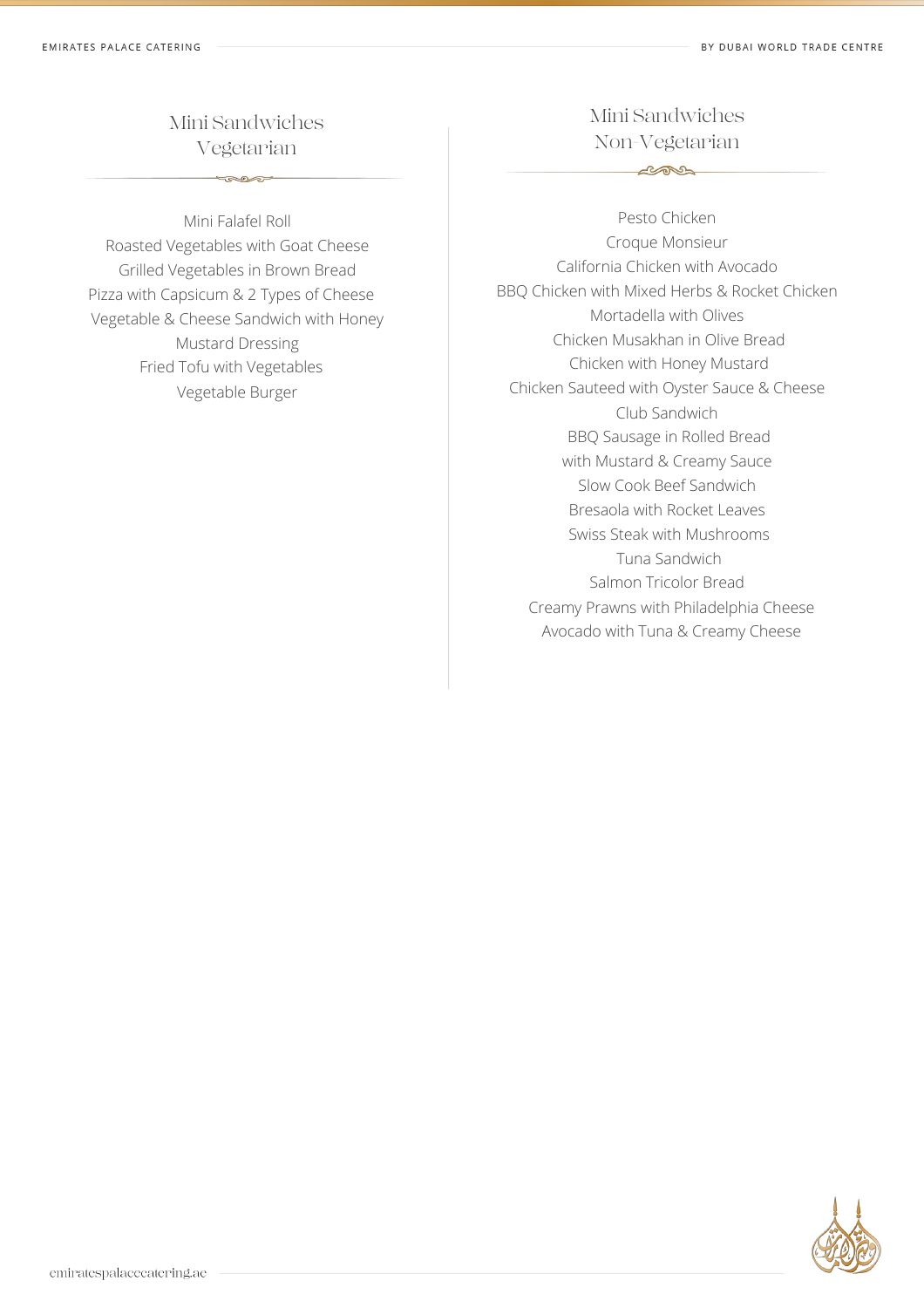### Local Snacks

**CARS** 

Khameer with Honey and Dates Syrup, Mini Chicken Madrouba, Chebab with Date Syrup, Cheese and Zataar Saj, Cheese Manakeesh, Zaatar Manakeesh Lahm Bil Ajeen, Mini Veal Harees, Khanfaroush, Luqaimat, Mohalla

#### - Dessert -

#### Cold Desserts

 $R$ 

Coffee Profiterole Mini Raspberry and Chocolate Tartlet Fruits on Skewers Coconut and Milk Chocolate Lingot Mini Dome Mandarin and Mango Mango Crème Brulee Cardamom & Chocolate Verrine Strawberry Cheesecake Apple and Orange Tatin Tartlet Caramel and Hazelnut Tartlets Katayef Asafiri Caramel Hazelnut Dacquoise Cardamom Date Rose Delice Milk Chocolate Lemon Finger Selection of Oriental Sweets Caramel & Hazelnut Mousse Mini Pineapple Profiteroles Mini Mint Coconut Opera Blueberry Cheesecake Chocolate Truffle Cake Apricot Yoghurt Cake Tropical Cheese Cake Assorted Macaroons Opera Cake Fruit Tart Osh Bol Bol Cheese Cake Osh Bol Bol Tiramisu Osh Bol Bol Khabeesa

Passion Crème Brulee Chocolate Mousse Strawberry Tartlets Strawberry Mousse Raspberry Mousse Mango Mud Cake Strawberry Cake Blueberry Delice Crème Caramel Mango Mousse Cheese Cake

#### Hot Desserts

**COMPS** 

Banana & Raisin Bread Pudding Mini Cheese Luqaimat, Cheese Kunafa Apple Crumble, Aseeda Bobar Date pudding, Gulab Jamun Omani Halwa, Saffron Sago Khabeesa, Um Ali

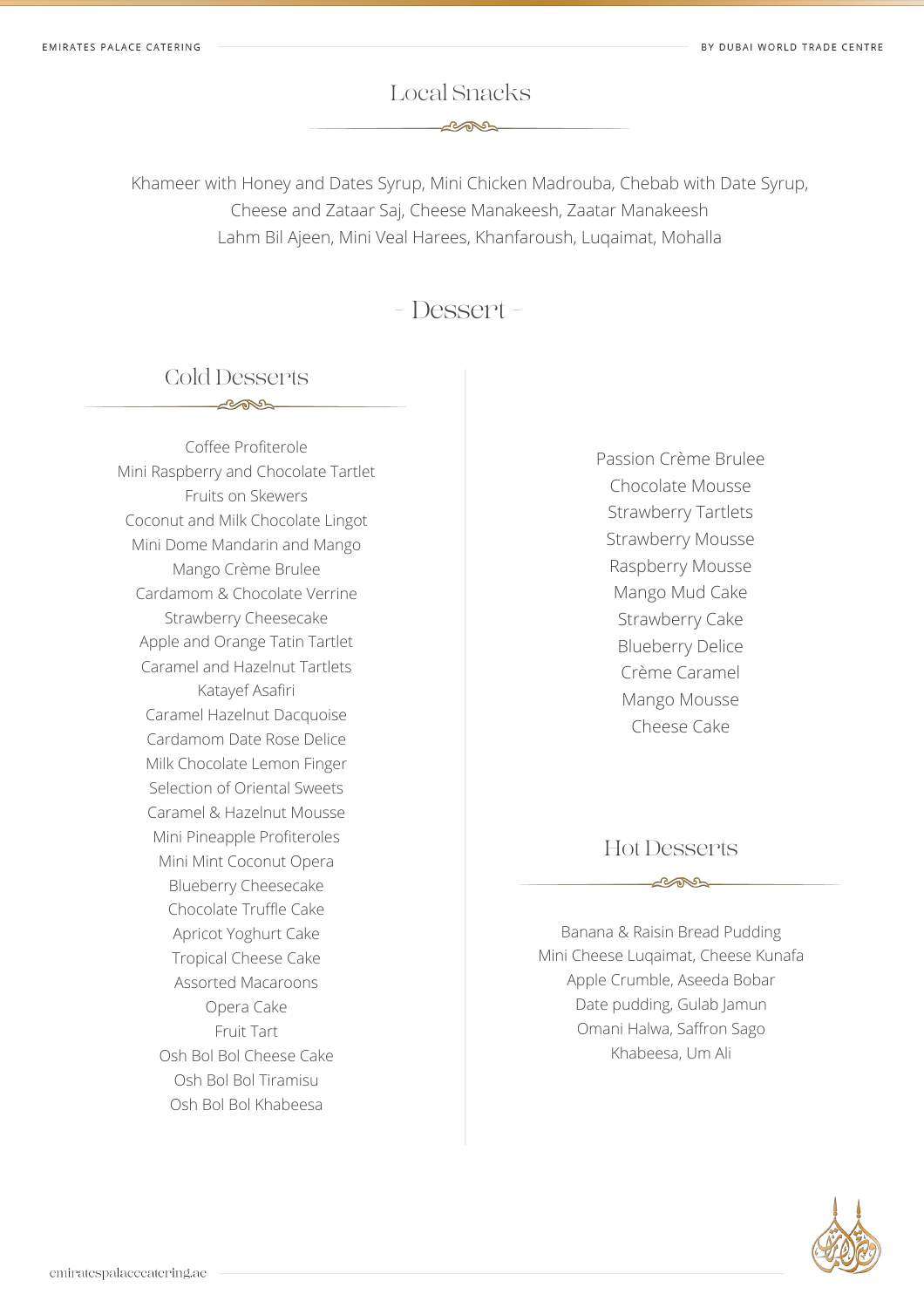EMIRATES PALACE CATERING